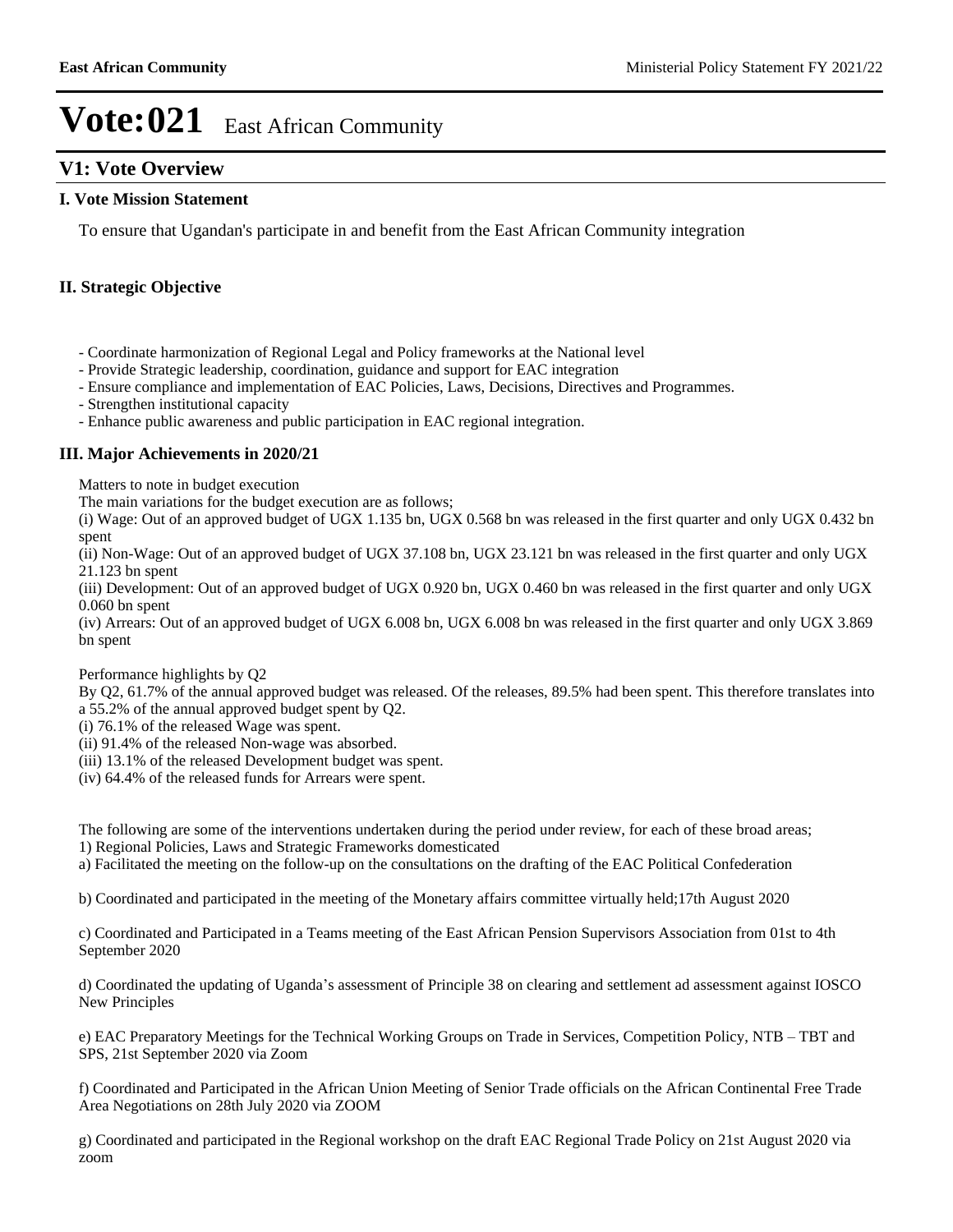h) Participated in the EAC-UK Trade Negotiations; 30th September 2020 via zoom

i) Coordinated and participated in the Regional Monitoring Committee on NTBs via VC from 27th July - 10th August 2020

2) Compliance with implementation of EAC decisions and directives monitored and evaluated a) Facilitated the meeting on the follow-up on the implementation of the decisions & directives of the EAC Council of Ministers under the Peace & Security sector

b) Field visit to assess the levels of involvement of Youth & Women in cross border trade at Kikagati, Tanzania 19th - 21st August 2020

c) Extra-Ordinary Meeting of the Sectoral Council on Trade, Industry, Finance and Investment (SCTIFI) Permanent Secretaries' and Ministers Sessions (10th - 11th September 2020) via zoom Developed brief for the Minister on Kenya's blockade of Milk from Uganda

d) A report on the on sensitization of border communities in southern Uganda on their local FM stations on long-term mitigation measures to contain covid19.

e) One cabinet information paper on the status of EAC decisions and directives prepared

f) One status report on sectoral council and council decisions coordinated to inform the MEACA integration status report

g) National Validation of the EAC guidelines for testing of Biopesticides and Bio-control agent for plant protection.

- h) The draft documents should be referred to as guidelines and not protocols;
- (i) The three documents should be merged with specific sections for microbials, botanicals and semiochemicals;

(ii) The cropping season should be interpreted based on cropping cycle; and

(iii) Professional editing needs to be done before final copies are produced

i) Participated in a preparatory meeting by the Ministry of Energy and Mineral Development to host the EACPC 2021.

j) A draft Cabinet Paper was produced in which it was proposed that hosting of the conference be rescheduled from the tentative date of 3rd - 5th March, 2021 to September, 2021.

k) Tripartite Transport and Trade Facilitation Programme (TTTFP) online Workshop on ICT solutions for safe cross border trade and transport facilitation during Covid19 pandemic.

l) Consensus reached on how to conduct cross border trade during the pandemic.

m) Agreed on an integrated electronic surveillance system to monitor driver health and track the movement of drivers and trucks across the region

n) Carried out a field visit to follow up the EAC Directive on Partner State Investments in food reserves in Luwero, Gulu, Apac and Dokolo

o) Carried out a field visit to follow up the EAC Directive on Partner State Investments in food reserves in Luwero, Gulu, Apac and Dokolo.

p) There are no fully-fledged food reserves established by the Government of Uganda in the districts visited. What exists are bulking centers where members of farmer cooperatives bulk and store their produce prior to marketing. In Apac, Gulu and Dokolo the stores being used by farmer groups were donated by the World Food Programme (WFP).

3) Strategic leadership, Guidance and Support for EAC regional Integration strengthened

a) Coordinated and Participated in the Economic affairs committee 17th August 2020 via VC

b) Coordinated and participated in the virtual meeting of the Technical working group on Consumer Price Index 30th July 2020

c) Coordinated the meeting of the EAC statistics Development and harmonization regional Project 12th August 2020 via VC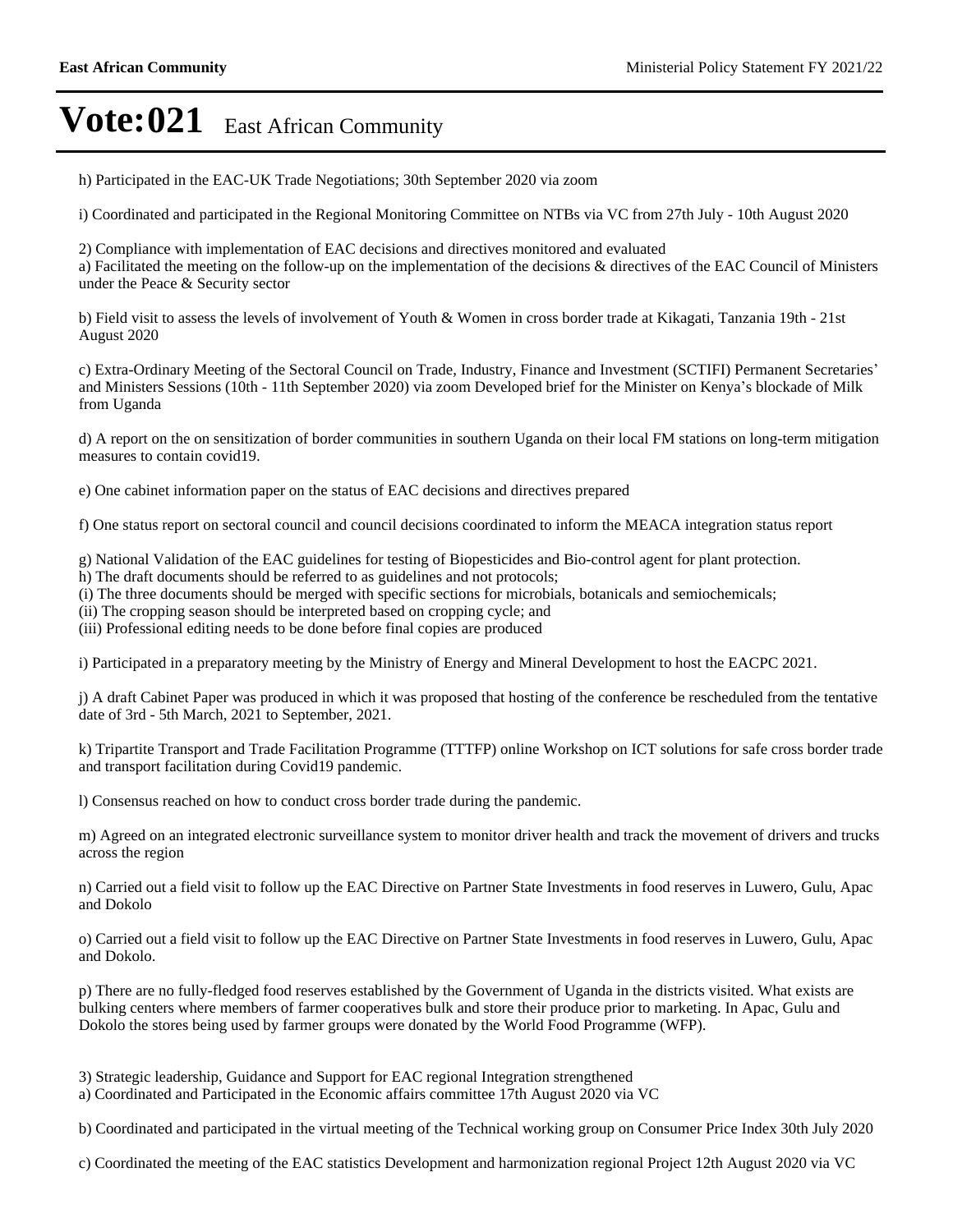d) Participated in the Border assessment and Sensitization at Kisoro/Kabale/Kasese/Fortportal 28th September - 2nd October 2020

e) One policy briefs prepared on the education, science and technology and health sector and shared with stakeholders

f) One EAC and Partner States Virtual Planning Meeting on Implementation of the Proposed Regional Integrated Programme For Transformative Food Systems and Environmental Protection for Food Security, Resilience and Sustainable Development

g) Consultations on the development of BIOPAMA (Biodiversity and Protected Areas Management) project II Work plan.

h) The EAC Secretariat convened the regional virtual meeting on 21st August, 2020 following the directive of the 7th Sectoral Council on Environment and Natural Resources Management. The objective of the meeting was to validate the revised work plan for Biodiversity and Protected Areas Management (BIOPAMA) II project and provide recommendations on the same to the EAC Policy Organs.

i) Stakeholder Engagement Workshop- Economic Assessment of Natural Capital in Trans-boundary Areas of EAC. Three Officers from the National Bureau of Statistics, Uganda Wildlife Authority and MEACA nominated to participate in the assessment

j) Virtual Meeting for the Finalization of the Work Plan for the Second phase of the Biodiversity and Protected Areas Management (BIOPAMA II) Project All staff paid their wage for Q1 one Virtual sectoral council meeting attended

4) Public awareness and Public participation in EAC regional Integration enhanced

a) Facilitated the shifting (moving) of departmental office furniture and equipment from the old premises to the New premises (Kingdom Kampala) Scientific boarder sensitization visit to Mutukula and Mirama Hill conducted and a report in place

5) Uganda's contributions to the EAC Organs  $\&$  Institutions

b) Uganda's annual contributions to EAC Organs & Institutions (EAC Secretariat, LVBC, LVFO, & IUCEA) remitted

### **IV. Medium Term Plans**

In line with the EAC Vision 2050, Uganda Vision 2040, and the NDP III, the following are the Strategies over the medium term; (i) Continuous coordination of the mainstreaming of EAC programmes (as enshrined in the National Policy on EAC Integration) into Plans and budget of MDAs.

(ii) Ensure that Uganda meetings 100% of its statutory obligation of annually remitting funds to the EAC Organs & Institutions (iii) Coordinate regional and national efforts towards the drafting of the EAC Political Confederation Constitution

(iv) Coordinate the progressive implementation of the commitments in the EAC Monetary Union Protocol, including

harmonization of national laws and establishing legal & institutional framework which will support the Common Currency. (v) Enhance sensitization and public awareness, especially among farmers, traders, producers, and manufacturers on the issues of

quality/standards of goods and service, quality measurements, trade procedures, EAC market access requirements, etc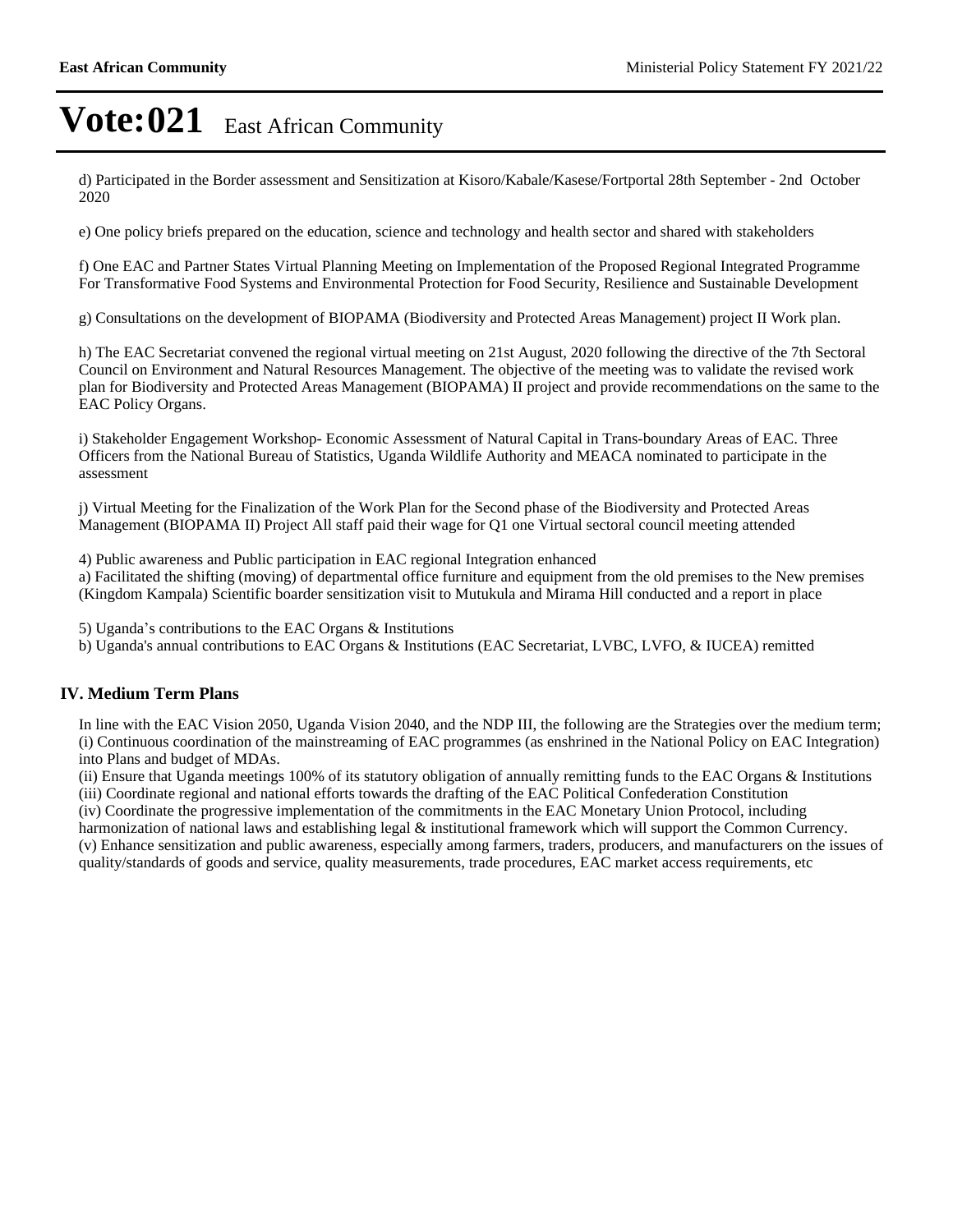## **V. Snapshot Of Medium Term Budget Allocations**

**Table 5.1: Overview of Vote Expenditures (UShs Billion)**

|                  |                                                      |                    |               | 2020/21                                   |         | <b>MTEF Budget Projections</b> |         |         |         |
|------------------|------------------------------------------------------|--------------------|---------------|-------------------------------------------|---------|--------------------------------|---------|---------|---------|
|                  |                                                      | 2019/20<br>Outturn | <b>Budget</b> | <b>Approved Expenditure</b><br>by End Dec | 2021/22 | 2022/23                        | 2023/24 | 2024/25 | 2025/26 |
| <b>Recurrent</b> | Wage                                                 | 0.996              | 1.135         | 0.430                                     | 1.135   | 1.192                          | 1.192   | 1.192   | 1.192   |
|                  | Non Wage                                             | 41.347             | 37.108        | 20.743                                    | 29.378  | 29.378                         | 29.378  | 29.378  | 29.378  |
| Devt.            | GoU                                                  | 0.064              | 0.920         | 0.060                                     | 0.920   | 0.920                          | 0.920   | 0.920   | 0.920   |
|                  | Ext. Fin.                                            | 0.000              | 0.000         | 0.000                                     | 0.000   | 0.000                          | 0.000   | 0.000   | 0.000   |
|                  | <b>GoU</b> Total                                     | 42.408             | 39.164        | 21.233                                    | 31.434  | 31.491                         | 31.491  | 31.491  | 31.491  |
|                  | <b>Total GoU+Ext Fin (MTEF)</b>                      | 42.408             | 39.164        | 21.233                                    | 31.434  | 31.491                         | 31.491  | 31.491  | 31.491  |
|                  | Arrears                                              | 14.294             | 6.008         | 3.869                                     | 5.000   | 0.000                          | 0.000   | 0.000   | 0.000   |
|                  | <b>Total Budget</b>                                  | 56.701             | 45.172        | 25.102                                    | 36.434  | 31.491                         | 31.491  | 31.491  | 31.491  |
|                  | <b>A.I.A Total</b>                                   | N/A                | N/A           | N/A                                       | N/A     | N/A                            | N/A     | N/A     | N/A     |
|                  | <b>Grand Total</b>                                   | 56.701             | 45.172        | 25.102                                    | 36.434  | 31.491                         | 31.491  | 31.491  | 31.491  |
|                  | <b>Total Vote Budget</b><br><b>Excluding Arrears</b> | 42.408             | 39.164        | 21.233                                    | 31.434  | 31.491                         | 31.491  | 31.491  | 31.491  |

#### **Table 5.2: Budget Allocation by Programme (UShs Billion)**

|                                   | 2021/22 Draft Estimates |          |              |  |  |  |
|-----------------------------------|-------------------------|----------|--------------|--|--|--|
| <b>Billion Uganda Shillings</b>   | GoU                     | Ext. Fin | <b>Total</b> |  |  |  |
| Human Capital Development         | 0.364                   | 0.000    | 0.364        |  |  |  |
| Agro-Industrialisation            | 0.402                   | 0.000    | 0.402        |  |  |  |
| Governance and Security           | 0.271                   | 0.000    | 0.271        |  |  |  |
| <b>Private Sector Development</b> | 0.371                   | 0.000    | 0.371        |  |  |  |
| Public Sector Transformation      | 30.026                  | 0.000    | 30.026       |  |  |  |
| <b>Grand Total:</b>               | 36.434                  | 0.000    | 36.434       |  |  |  |
| <b>Total excluding Arrears</b>    | 31.434                  | 0.000    | 31.434       |  |  |  |

### **VI. Budget By Economic Clasification**

**Table V6.1 2020/21 and 2021/22 Budget Allocations by Item**

|                                       | 2020/21 Approved Budget |          |       |              | 2021/22 Draft Estimates |          |       |
|---------------------------------------|-------------------------|----------|-------|--------------|-------------------------|----------|-------|
| Billion Uganda Shillings              | GoU                     | Ext. Fin | AIA   | <b>Total</b> | GoU                     | Ext. Fin | Total |
| <b>Output Class: Outputs Provided</b> | 14.222                  | 0.000    | 0.000 | 14.222       | 8.741                   | 0.000    | 8.741 |
| 211 Wages and Salaries                | 1.665                   | 0.000    | 0.000 | 1.665        | 1.535                   | 0.000    | 1.535 |
| 212 Social Contributions              | 3.777                   | 0.000    | 0.000 | 3.777        | 1.928                   | 0.000    | 1.928 |
| 213 Other Employee Costs              | 0.100                   | 0.000    | 0.000 | 0.100        | 0.156                   | 0.000    | 0.156 |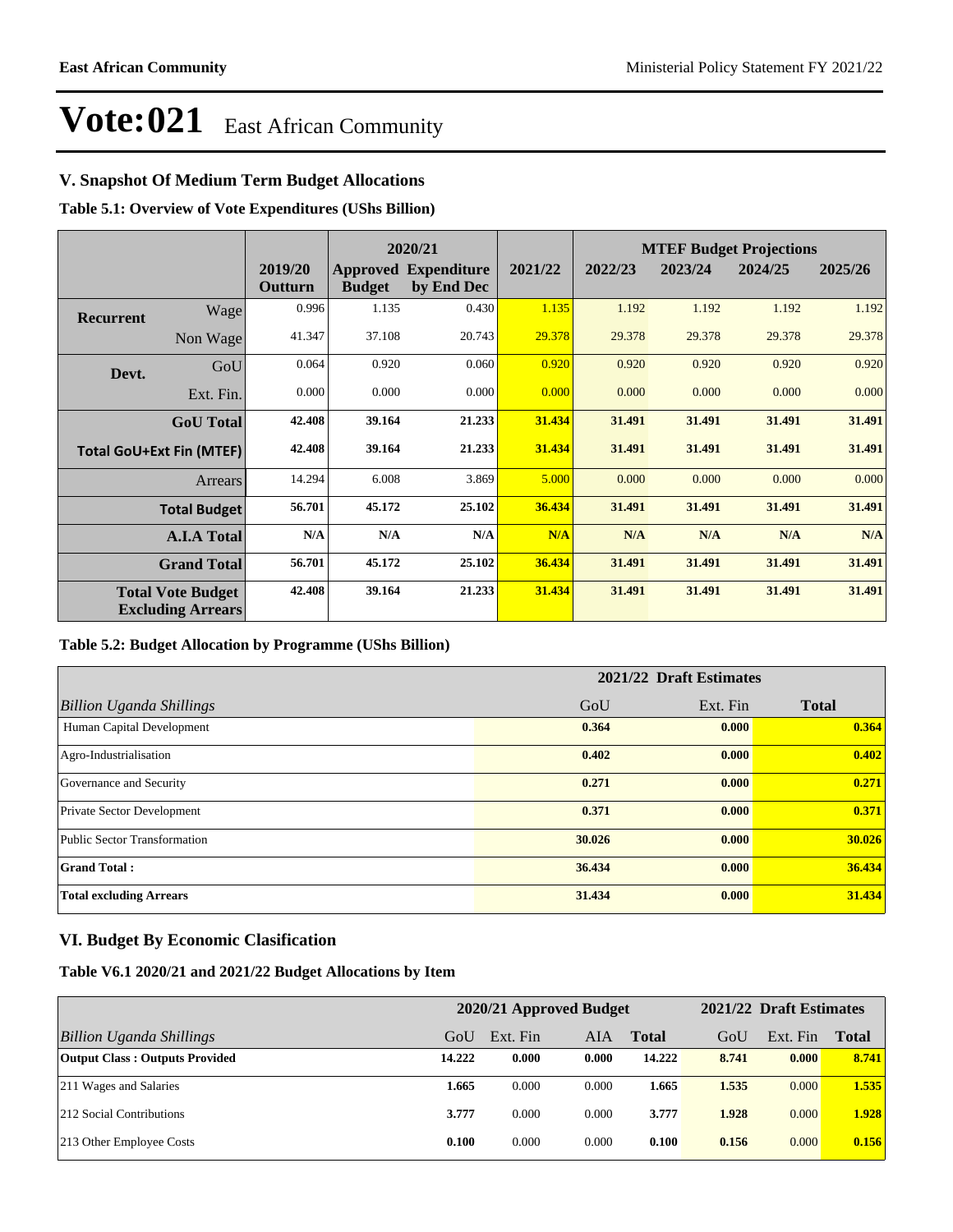| 221 General Expenses                   | 2.387  | 0.000 | 0.000 | 2.387  | 0.546  | 0.000 | 0.546  |
|----------------------------------------|--------|-------|-------|--------|--------|-------|--------|
| 222 Communications                     | 0.256  | 0.000 | 0.000 | 0.256  | 0.033  | 0.000 | 0.033  |
| 223 Utility and Property Expenses      | 2.095  | 0.000 | 0.000 | 2.095  | 2.017  | 0.000 | 2.017  |
| 224 Supplies and Services              | 0.085  | 0.000 | 0.000 | 0.085  | 0.043  | 0.000 | 0.043  |
| 225 Professional Services              | 0.225  | 0.000 | 0.000 | 0.225  | 0.050  | 0.000 | 0.050  |
| 227 Travel and Transport               | 2.125  | 0.000 | 0.000 | 2.125  | 1.773  | 0.000 | 1.773  |
| 228 Maintenance                        | 1.508  | 0.000 | 0.000 | 1.508  | 0.660  | 0.000 | 0.660  |
| <b>Output Class: Outputs Funded</b>    | 24.022 | 0.000 | 0.000 | 24.022 | 21.772 | 0.000 | 21.772 |
| 262 To international organisations     | 24.022 | 0.000 | 0.000 | 24.022 | 21.772 | 0.000 | 21.772 |
| <b>Output Class: Capital Purchases</b> | 0.920  | 0.000 | 0.000 | 0.920  | 0.920  | 0.000 | 0.920  |
| <b>312 FIXED ASSETS</b>                | 0.920  | 0.000 | 0.000 | 0.920  | 0.920  | 0.000 | 0.920  |
| <b>Output Class: Arrears</b>           | 6.008  | 0.000 | 0.000 | 6.008  | 5.000  | 0.000 | 5.000  |
| 321 DOMESTIC                           | 6.008  | 0.000 | 0.000 | 6.008  | 5.000  | 0.000 | 5.000  |
| <b>Grand Total:</b>                    | 45.172 | 0.000 | 0.000 | 45.172 | 36.434 | 0.000 | 36.434 |
| <b>Total excluding Arrears</b>         | 39.164 | 0.000 | 0.000 | 39.164 | 31.434 | 0.000 | 31.434 |

### VII. Budget By Sub-Subprogramme, Department And Project

### **Table V7.1: Past Expenditure Outturns and Medium Term Projections by Sub-SubProgramme,Department and Project**

| Billion Uganda shillings                              |                       | FY 2020/21                       |                                   |                                             | <b>Medium Term Projections</b> |         |         |         |
|-------------------------------------------------------|-----------------------|----------------------------------|-----------------------------------|---------------------------------------------|--------------------------------|---------|---------|---------|
|                                                       | FY 2019/20<br>Outturn | <b>Approved</b><br><b>Budget</b> | <b>Spent By</b><br><b>End Dec</b> | 2021-22<br><b>Proposed</b><br><b>Budget</b> | 2022-23                        | 2023-24 | 2024-25 | 2025-26 |
| <b>18 Regional Integration</b>                        | 0.585                 | 1.682                            | 0.242                             | 1.408                                       | 1.448                          | 1.849   | 1.849   | 1.849   |
| 02 Political Affairs                                  | 0.116                 | 0.401                            | 0.057                             | 0.271                                       | 0.291                          | 0.335   | 0.335   | 0.335   |
| 04 Economic Affairs                                   | 0.122                 | 0.434                            | 0.052                             | 0.371                                       | 0.391                          | 0.542   | 0.542   | 0.542   |
| 06 Social Affairs                                     | 0.171                 | 0.404                            | 0.075                             | 0.364                                       | 0.344                          | 0.567   | 0.567   | 0.567   |
| 07 Production and Infrastructure                      | 0.176                 | 0.443                            | 0.058                             | 0.402                                       | 0.422                          | 0.404   | 0.404   | 0.404   |
| 49 Administration, Policy and<br><b>Planning</b>      | 56.117                | 43.490                           | 24.861                            | 35.026                                      | 30.042                         | 29.642  | 29.642  | 29.642  |
| 01 Finance and Administration                         | 55.974                | 42.395                           | 24.765                            | 33.830                                      | 28.847                         | 28.447  | 28.447  | 28.447  |
| 05 Internal Audit                                     | 0.078                 | 0.175                            | 0.036                             | 0.275                                       | 0.275                          | 0.275   | 0.275   | 0.275   |
| 1005 Strengthening Min of EAC                         | 0.064                 | 0.000                            | 0.000                             | 0.000                                       | 0.000                          | 0.000   | 0.000   | 0.000   |
| 1691 Retooling of Ministry of East African<br>Affairs | 0.000                 | 0.920                            | 0.060                             | 0.920                                       | 0.920                          | 0.920   | 0.920   | 0.920   |
| <b>Total for the Vote</b>                             | 56.701                | 45.172                           | 25.102                            | 36.434                                      | 31.491                         | 31.491  | 31.491  | 31.491  |
| <b>Total Excluding Arrears</b>                        | 42.408                | 39.164                           | 21.233                            | 31.434                                      | 31.491                         | 31.491  | 31.491  | 31.491  |

### VIII. Sub-SubProgramme Performance and Medium Term Plans

**Table V8.1: Sub-SubProgramme Outcome and Outcome Indicators**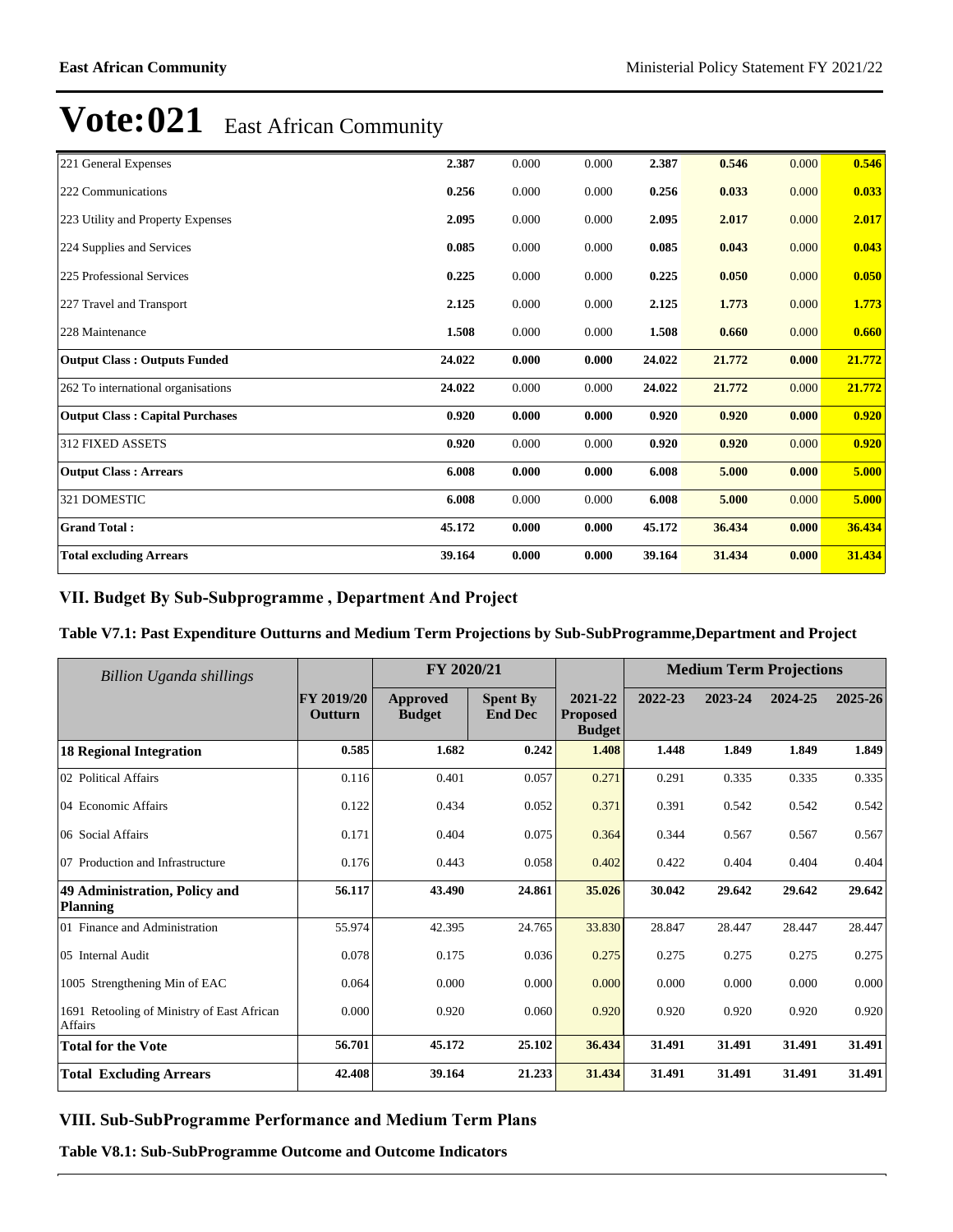| Sub-SubProgramme:                       | 18 Regional Integration                                                                                                                                                                                                         |                 |                  |                            |                         |                  |  |  |  |  |
|-----------------------------------------|---------------------------------------------------------------------------------------------------------------------------------------------------------------------------------------------------------------------------------|-----------------|------------------|----------------------------|-------------------------|------------------|--|--|--|--|
| Objective:                              | To provide policy coordination and strategic leadership on all matters of East African Community<br>integration, with a view of ensuring: Market access, Competitiveness, and Joint decision making &<br>collaboration for all. |                 |                  |                            |                         |                  |  |  |  |  |
| <b>Responsible Officer:</b>             | Director - Economic, Production & Infrastructure                                                                                                                                                                                |                 |                  |                            |                         |                  |  |  |  |  |
| <b>Outcome:</b>                         | Regional integration deepened in Uganda                                                                                                                                                                                         |                 |                  |                            |                         |                  |  |  |  |  |
|                                         | 1. Harmonized government policy formulation and implementation at central and local government level                                                                                                                            |                 |                  |                            |                         |                  |  |  |  |  |
|                                         |                                                                                                                                                                                                                                 |                 |                  | <b>Performance Targets</b> |                         |                  |  |  |  |  |
|                                         | <b>Outcome Indicators</b>                                                                                                                                                                                                       |                 |                  | 2021/22                    | 2022/23                 | 2023/24          |  |  |  |  |
|                                         |                                                                                                                                                                                                                                 | <b>Baseline</b> | <b>Base year</b> | <b>Target</b>              | Projection              | Projection       |  |  |  |  |
| treatment                               | • Value (in US Dollars) of Uganda's exports to the EAC that are accorded preferential tariff                                                                                                                                    | 987             | 2019             | 1,105                      | 1,200                   | 1,250            |  |  |  |  |
|                                         | • Number of Ugandans employed in the other EAC Partner States                                                                                                                                                                   | 2757            | 2019             | 3,200                      | 3,400                   | 3,500            |  |  |  |  |
| <b>Department: 02 Political Affairs</b> |                                                                                                                                                                                                                                 |                 |                  |                            |                         |                  |  |  |  |  |
|                                         | <b>Budget Output: 01 Regional Policies, Laws and Strategic Frameworks domesticated</b>                                                                                                                                          |                 |                  |                            |                         |                  |  |  |  |  |
|                                         | No. of EAC Regional Policy Frameworks on political affairs domesticated                                                                                                                                                         |                 |                  | $\overline{2}$             | $\mathbf{2}$            | $\overline{2}$   |  |  |  |  |
|                                         | Budget Output: 03 Strategic leadership, Guidance and Support for EAC regional Integration strengthened                                                                                                                          |                 |                  |                            |                         |                  |  |  |  |  |
|                                         | Number of action areas in the ratified EAC Protocols implemented by MDAs                                                                                                                                                        |                 |                  | 5                          | 5                       | 5                |  |  |  |  |
|                                         | Budget Output: 04 Public awareness and Public participation in EAC regional Integration enhanced                                                                                                                                |                 |                  |                            |                         |                  |  |  |  |  |
|                                         | $\mathbf{1}$<br>1<br>Number of awareness campaigns carried out                                                                                                                                                                  |                 |                  |                            |                         |                  |  |  |  |  |
| <b>Department: 04 Economic Affairs</b>  |                                                                                                                                                                                                                                 |                 |                  |                            |                         |                  |  |  |  |  |
|                                         | <b>Budget Output: 01 Regional Policies, Laws and Strategic Frameworks domesticated</b>                                                                                                                                          |                 |                  |                            |                         |                  |  |  |  |  |
|                                         | Number of EAC regional policy frameworks on economic affairs domesticated                                                                                                                                                       |                 |                  | $\overline{2}$             | $\mathbf{2}$            | $\overline{2}$   |  |  |  |  |
|                                         | Budget Output: 02 Compliance with implementation of EAC decisions and directives Monitored and Evaluated                                                                                                                        |                 |                  |                            |                         |                  |  |  |  |  |
| affairs                                 | Number of MDAs and LGs supported to align their plans to decisions and directives on EAC economic                                                                                                                               |                 |                  |                            | $\overline{\mathbf{4}}$ | 4                |  |  |  |  |
|                                         | Budget Output: 03 Strategic leadership, Guidance and Support for EAC regional Integration strengthened                                                                                                                          |                 |                  |                            |                         |                  |  |  |  |  |
|                                         | Number of action areas in the ratified EAC Protocols implemented by MDAs                                                                                                                                                        |                 |                  | <b>10</b>                  | 10                      | 10               |  |  |  |  |
|                                         | Number of action areas in the East African Monetary Union (EAMU) coordinated and reported by MDAs                                                                                                                               |                 |                  | $\overline{2}$             | 2                       | $\boldsymbol{2}$ |  |  |  |  |
| <b>Department: 06 Social Affairs</b>    |                                                                                                                                                                                                                                 |                 |                  |                            |                         |                  |  |  |  |  |
|                                         | Budget Output: 01 Regional Policies, Laws and Strategic Frameworks domesticated                                                                                                                                                 |                 |                  |                            |                         |                  |  |  |  |  |
|                                         | Number of EAC regional policy frameworks in the social sectors domesticated                                                                                                                                                     |                 |                  | $\overline{2}$             | $\overline{2}$          | $\boldsymbol{2}$ |  |  |  |  |
|                                         | Budget Output: 02 Compliance with implementation of EAC decisions and directives Monitored and Evaluated                                                                                                                        |                 |                  |                            |                         |                  |  |  |  |  |
|                                         | Number of MDAs and LGs supported to align their plans to decisions and directives on EAC social affairs                                                                                                                         |                 |                  | 20                         | 25                      | 30               |  |  |  |  |
|                                         | Budget Output: 03 Strategic leadership, Guidance and Support for EAC regional Integration strengthened                                                                                                                          |                 |                  |                            |                         |                  |  |  |  |  |
|                                         | Number of action areas in the ratified EAC Protocols implemented by MDAs                                                                                                                                                        |                 |                  | $\overline{\mathbf{4}}$    | 4                       | 4                |  |  |  |  |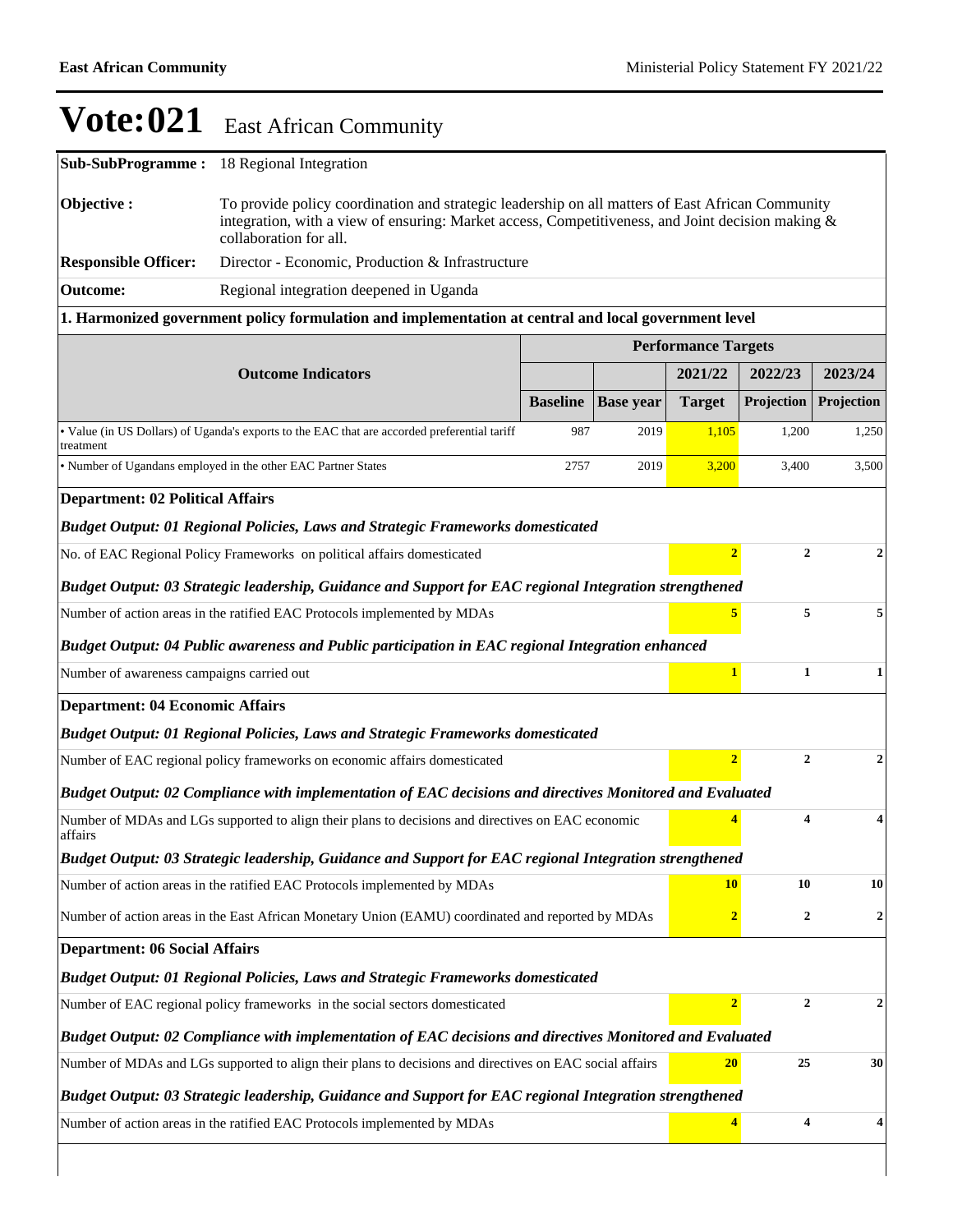| <b>Department: 07 Production and Infrastructure</b>                                                                               |                 |                  |                            |            |            |  |  |  |  |  |
|-----------------------------------------------------------------------------------------------------------------------------------|-----------------|------------------|----------------------------|------------|------------|--|--|--|--|--|
| <b>Budget Output: 01 Regional Policies, Laws and Strategic Frameworks domesticated</b>                                            |                 |                  |                            |            |            |  |  |  |  |  |
| $\overline{2}$<br>No. of EAC regional policy frameworks in the production and Infrastructure sectors domesticated<br>$\mathbf{2}$ |                 |                  |                            |            |            |  |  |  |  |  |
| Budget Output: 02 Compliance with implementation of EAC decisions and directives Monitored and Evaluated                          |                 |                  |                            |            |            |  |  |  |  |  |
| No. of MDAs and LGs supported to align their plans to decisions and directives on EAC production and<br>infrastructure affairs    |                 |                  |                            | 4          | 4          |  |  |  |  |  |
| Budget Output: 03 Strategic leadership, Guidance and Support for EAC regional Integration strengthened                            |                 |                  |                            |            |            |  |  |  |  |  |
| Number of action areas in the ratified EAC Protocols implemented by MDAs                                                          |                 |                  | 8                          | 8          | 8          |  |  |  |  |  |
| <b>Sub-SubProgramme:</b> 31 Coordination of the East African Community Affairs                                                    |                 |                  |                            |            |            |  |  |  |  |  |
| Objective:<br><b>Responsible Officer:</b>                                                                                         |                 |                  |                            |            |            |  |  |  |  |  |
| <b>Outcome:</b><br>Regional integration strengthened                                                                              |                 |                  |                            |            |            |  |  |  |  |  |
| 1. Harmonized government policy formulation and implementation at central and local government level                              |                 |                  |                            |            |            |  |  |  |  |  |
|                                                                                                                                   |                 |                  | <b>Performance Targets</b> |            |            |  |  |  |  |  |
| <b>Outcome Indicators</b>                                                                                                         |                 |                  | 2021/22                    | 2022/23    | 2023/24    |  |  |  |  |  |
|                                                                                                                                   | <b>Baseline</b> | <b>Base year</b> | <b>Target</b>              | Projection | Projection |  |  |  |  |  |
| N/A                                                                                                                               |                 |                  |                            |            |            |  |  |  |  |  |
| N/A                                                                                                                               |                 |                  |                            |            |            |  |  |  |  |  |
|                                                                                                                                   |                 |                  |                            |            |            |  |  |  |  |  |

### **IX. Major Capital Investments And Changes In Resource Allocation**

### **Table 9.1: Major Capital Investment (Capital Purchases outputs over 0.5Billion)**

| FY 2020/21                                                                       | FY 2021/22   |                                                    |                                                                                                                                                                                                                                    |
|----------------------------------------------------------------------------------|--------------|----------------------------------------------------|------------------------------------------------------------------------------------------------------------------------------------------------------------------------------------------------------------------------------------|
| <b>Appr. Budget and Planned Outputs</b>                                          |              | <b>Expenditures and Achievements by</b><br>end Dec | <b>Proposed Budget and Planned</b><br><b>Outputs</b>                                                                                                                                                                               |
| <b>Vote 021 East African Community</b>                                           |              |                                                    |                                                                                                                                                                                                                                    |
| Sub-SubProgramme: 13 49 Administration, Policy and Planning                      |              |                                                    |                                                                                                                                                                                                                                    |
| Development Project : 1691 Retooling of Ministry of East African Affairs         |              |                                                    |                                                                                                                                                                                                                                    |
| Budget Output: 13 49 76 Purchase of Office and ICT Equipment, including Software |              |                                                    |                                                                                                                                                                                                                                    |
| Assorted office ICT equipment procured                                           |              | Procurement ongoing                                | Assorted office ICT equipment procured, <i>i.e.</i> ;<br>(i) Payment for Air Conditioning (AC) system<br>contract<br>(ii) 3 Office computers sets<br>(iii) 3 Laptops<br>(iv) 3 Printers<br>$(v)$ 3 Scanners<br>(vi) 1 Photo copier |
| <b>Total Output Cost(Ushs Thousand)</b>                                          | 420,400      | 20,400                                             | 520,000                                                                                                                                                                                                                            |
| Gou Dev't:                                                                       | 420,400      | 20,400                                             | 520,000                                                                                                                                                                                                                            |
| Ext Fin:                                                                         | $\theta$     | $\Omega$                                           |                                                                                                                                                                                                                                    |
| A.I.A.                                                                           | $\mathbf{0}$ | $\Omega$                                           | $\Omega$                                                                                                                                                                                                                           |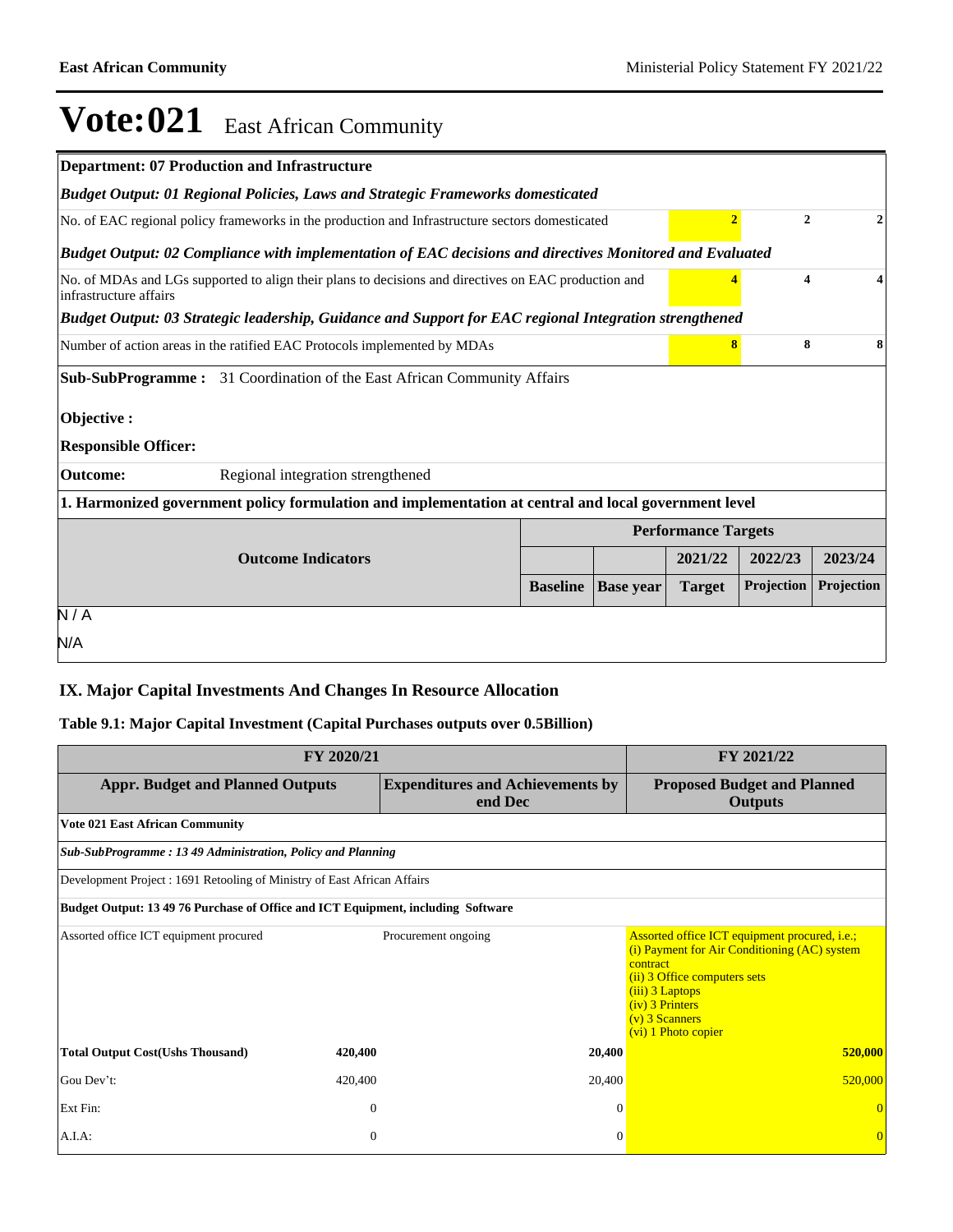## **X. Vote Challenges and Plans To Improve Performance**

### **Vote Challenges**

The challenges experienced by the Vote include;

a) Inadequate funding to effectively meet the obligation and mandate and or requirements of the Ministry

b) Inadequate funds (releases) for Ugandans annual contribution to the EAC Organs & Institutions

c) Inadequate resources to undertake effective public awareness on EAC programmes, opportunities, market requirements, quality and standards, among others

d) Sluggish pace by which MDAs are amending their respective national laws to align them to the EAC Common Market Protocol and remove all the non-conforming measure in the respective laws

#### **Plans to improve Vote Performance**

Mobilize additional resources from Government to address the under and unfunded priorities

### **XI Off Budget Support**

#### **Table 11.1 Off-Budget Support by Department and Project**

N/A

### **XII. Vote Cross Cutting Policy And Other Budgetary Issues**

### **Table 12.1: Cross- Cutting Policy Issues**

| <b>Issue Type:</b>                  | <b>HIV/AIDS</b>                                                                                                                                                                                                                                          |
|-------------------------------------|----------------------------------------------------------------------------------------------------------------------------------------------------------------------------------------------------------------------------------------------------------|
| Objective:                          | HIV/AIDS prevention                                                                                                                                                                                                                                      |
| <b>Issue of Concern:</b>            | HIV/AIDS prevention                                                                                                                                                                                                                                      |
| <b>Planned Interventions:</b>       | (i) Support to HIV/AIDS affected staff<br>(ii) Provision of HIV/AIDS prevention materials to staff                                                                                                                                                       |
| <b>Budget Allocation (Billion):</b> | 0.030                                                                                                                                                                                                                                                    |
| <b>Performance Indicators:</b>      | Number of prevention materials acquired                                                                                                                                                                                                                  |
| <b>Issue Type:</b>                  | Gender                                                                                                                                                                                                                                                   |
| Objective:                          | (i) Creation of awareness on the opportunities EAC provided, for all sections of the population<br>(ii) Statutory benefits for elderly persons are paid                                                                                                  |
| <b>Issue of Concern:</b>            | (i) Creation of awareness on the opportunities EAC provided, for all sections of the population<br>(ii) Statutory benefits for elderly persons are paid                                                                                                  |
| <b>Planned Interventions:</b>       | (i) Undertaking public awareness to the public, with special focus on women and youth in business,<br>on the opportunities EAC provides<br>(ii) Processing of pension and gratuity payments to the elderly pensioners of the defunct EAC<br>institutions |
| <b>Budget Allocation (Billion):</b> | 3.300                                                                                                                                                                                                                                                    |
| <b>Performance Indicators:</b>      | Number of Pensioners whose monthly pension is processed and paid                                                                                                                                                                                         |
| <b>Issue Type:</b>                  | <b>Enviroment</b>                                                                                                                                                                                                                                        |
| Objective:                          | Promote and enhance compliance with environmental laws, regulations and policies to ensure<br>conformity with EAC commitments                                                                                                                            |